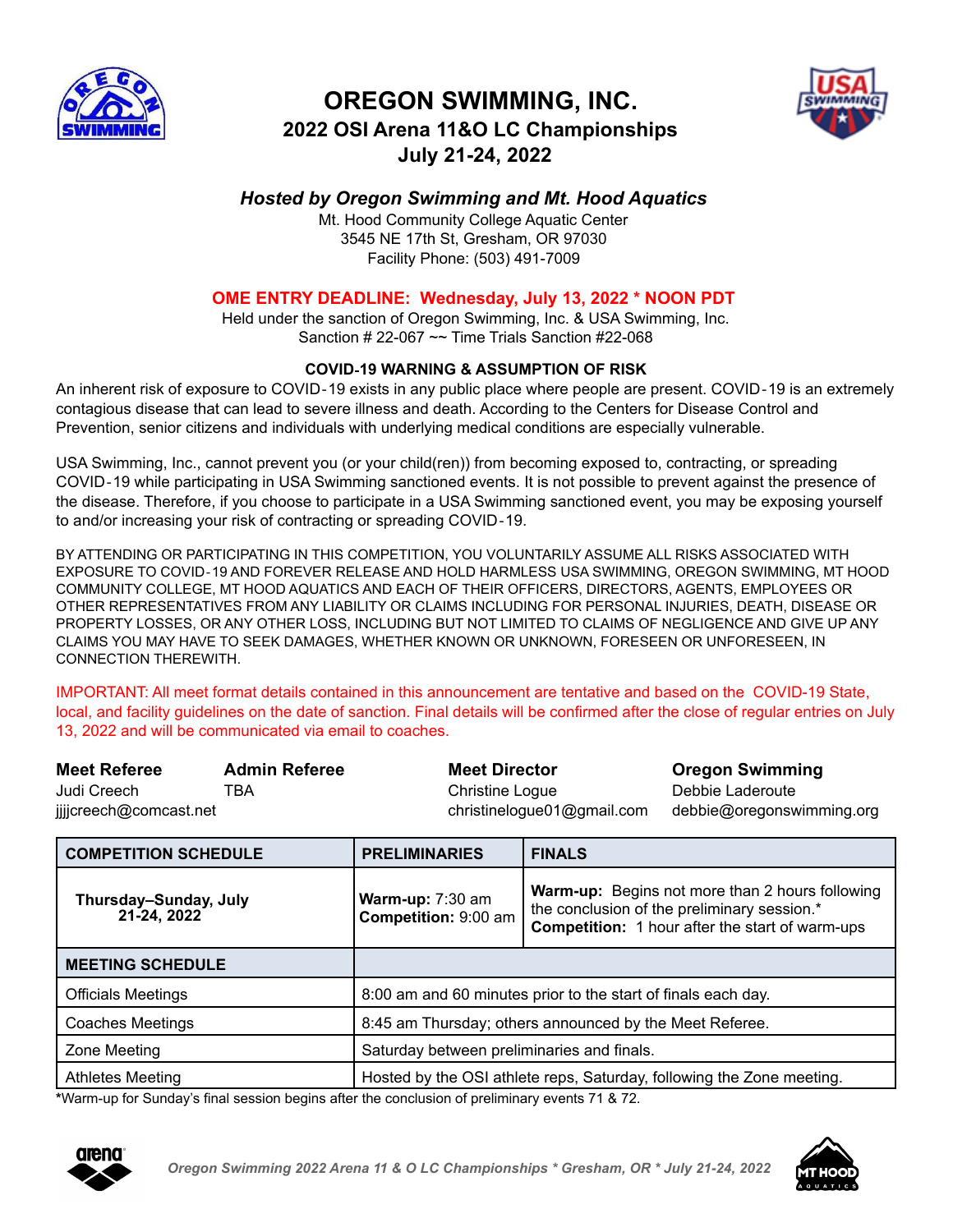## **Rules**

Current USA Swimming and OSI Rules, including the Minor Athlete Abuse Prevention Policy (MAAPP), will govern. All applicable adults participating in or associated with this meet acknowledge that they are subject to the provisions of MAAPP, and they understand that compliance with MAAPP is a condition of participation in the conduct of this competition. OSI Safety Guidelines and Warm-up Procedures will be strictly enforced. Athletes entered in the competition must comply with current USA Swimming rules regarding swimwear.

## **Facility**

Outdoor pool, pool dimensions 50 meters by 25 yards, 8 lanes, 2.5 meters per lane. West end of the pool 16 feet deep, East end of the pool 6.0 feet deep. Starting blocks at each end. The competition course has been certified in accordance with 104.2.2C(4). Indoor pool (25 yards by 15 yards) will be open for warm-up/cool-down. Swim venue is the indoor yard pool natatorium and the outdoor pool area. Parking available; no overnight camping. Seating for 3,000 spectators.. Facility accessible to athletes with disabilities. Electronic timing and matrix scoreboard. *Live streaming may be provided; details to follow the close of regular entries.*

## **Deck Access**

All coaches (with participating athletes), officials, and any other person required by sanction to be members of USA Swimming must visibly display their membership credentials at all times. All certifications must be valid. Coaches must show current credentials to the Meet Director or designated volunteer upon arrival to the meet. Only athletes, credentialed coaches, officials, authorized volunteers, and facility employees are allowed on the pool deck and behind the blocks.

## **Restrictions**

- The venue is described as the school property and includes the parking lot, pool areas, decks, locker rooms, athlete rest areas, and spectator areas. Alcoholic beverages, tobacco products of any kind, and glass containers are not allowed in the swimming venue. There is no body shaving allowed in the swimming venue.
- Use of audio or visual recording devices including cell phones is not permitted in changing areas, restrooms, and locker rooms. Photography is not allowed behind the blocks. Flash photography is not allowed except by express permission of the Meet Referee. Use of video recording devices in the pool is prohibited.
- Operation of a drone, or any other flying apparatus, is prohibited over the pool and surrounding venue area any time coaches, officials and/or spectators are present.
- Deck changes are prohibited.
- Entered athletes must be certified by a USA Swimming member coach as being proficient in performing racing starts or must start each race from within the water.
- Unaccompanied athletes must be assigned a certified coach.

## **Eligibility**

- Entered athletes must have current USA swimming/OSI registration. No on deck registration.
- Age on the first day of competition applies to the entire meet.
- Qualifying times must be achieved from July 1, 2021 through the entry deadline for this meet.
- All entry times must be in the SWIMS database prior to entry deadline. Times not posted in the SWIMS database by the entry deadline will not be accepted.
- All club or individual members entering OSI Championship meets must be in good standing with Oregon Swimming. All payments must be made prior to the meet entry deadline. Any club or member who is not in good standing may be denied entry into the meet.

## **General Information**

- **● Format:**
	- The 800 Free, 1500 Free, 14 & U 400 Free/400 IM, and all relays are *timed final* events.
	- All others are *prelim/final* events.
	- 14 & U individual events and 15 & O 400 IM/400 Free *one championship final.*
	- All other 15 & O individual events *A & B finals.*
- **● Seeding:**
	- Preliminary heats are conducted all ages combined, slowest to fastest, unless noted below.



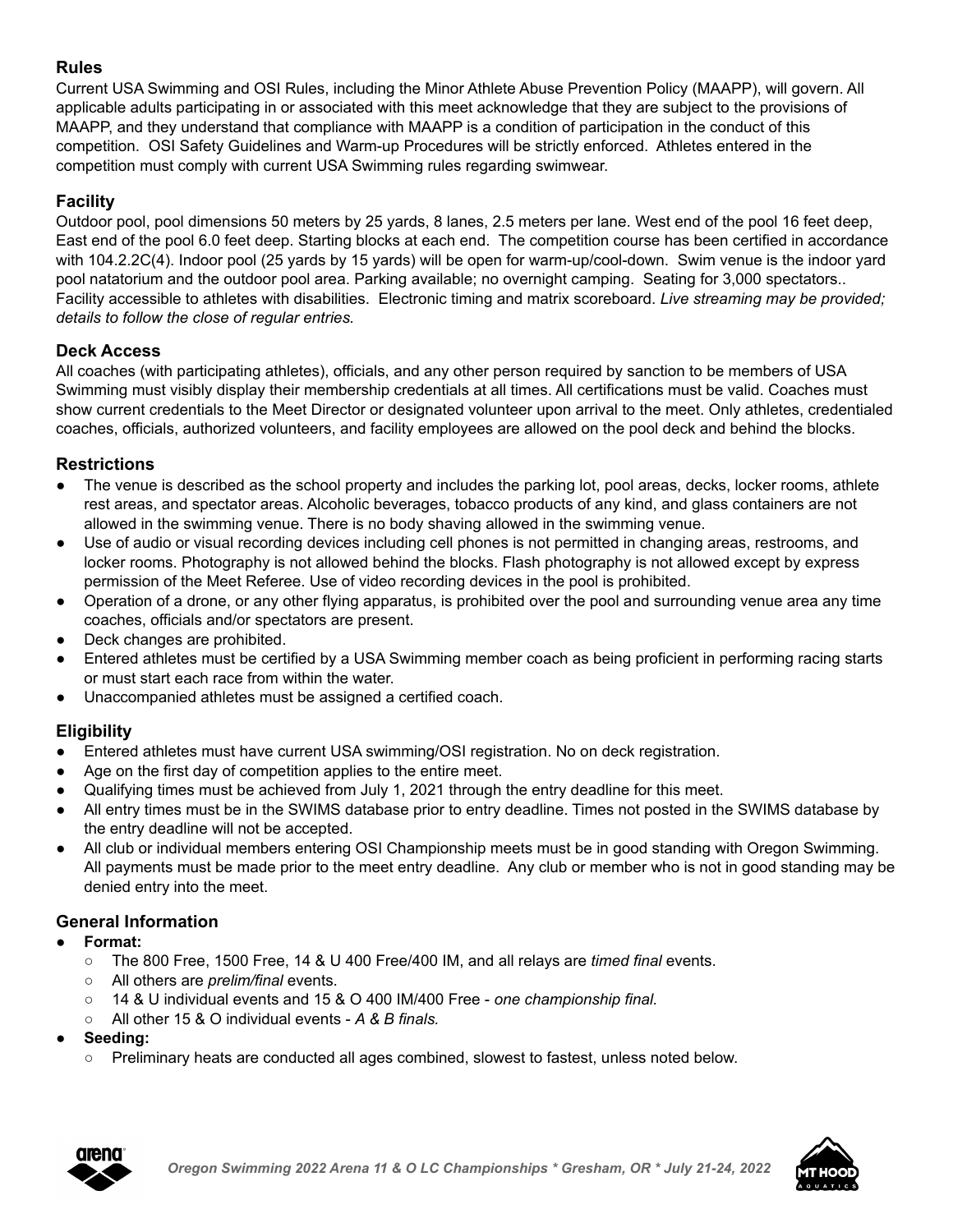- The 800 Free and 1500 Free are conducted all ages combined, fastest to slowest, alternating girls and boys, with the fastest seeded heat in finals.The 400 Free and 400 IM for 14 & U athletes are conducted fastest to slowest with the fastest seeded heat of each age in finals.
- The 400 Free and 400 IM for 15 & O athletes are conducted fastest to slowest with the first three heats circle seeded.
- **● Finals Age Groups:**
	- 200 Butterfly, 200 Back, 200 Breast, 400 IM: 11-13, 14, and 15 & Over.
	- All other individual event finals; 11, 12, 13, 14, 15 & Over.

#### **Entry Information**

**Limits:**

- Athletes may enter six (6) individual events, but not more than three individual events, and two relays per day.
- Time trials count toward the 3 per day limit, but not toward the six per meet limit.

#### **Deadlines:**

- Entries must be received by noon on WEDNESDAY, JULY 13, 2022.
- Initial entries will be accepted through the USA Swimming Online Meet Entry (OME)
- **NEW QUALIFYING TIMES achieved** after the close initial entry period and July 17, 2022 will be accepted until noon on Monday July 18, 2022. Please send new qualifying times to [LC11OEntries@oregonswimming.org.](mailto:LC11OEntries@oregonswimming.org)

**Process:**

- Enter the *Oregon Swimming 2022 11 & Over LC Championships* online at usaswimming.org/OME beginning Friday, June 24, 2022 and no later than noon Pacific Time, Wednesday, July 13, 2022.
- Online payment will be required with Visa, MasterCard, American Express, or Discover. Once entries are submitted through OME, refunds will not be provided.
- OME is not an eligibility report; coaches are responsible for knowing events for which their athletes are qualified.
- Entries may be modified online by adding to the original entry, however online entries cannot be deleted once payment has been made.
- Once the online entry is complete, a confirmation will be sent via email. Confirmation emails should be saved for verification purposes.
- Email entry questions to [debbie@oregonswimming.org](mailto:office@oregonswimming.org)
- Athletes with disabilities are encouraged to enter the meet. Accommodation requests should be directed to the Meet Referee.

#### **Relays:**

- *Relay-Only* athletes must be entered in the meet and pay all applicable fees.
- Entry times for the 200 Medley and 200 Freestyle relays will be accepted for teams achieving either the applicable 200 or 400 relay standard. Seeding the 200 relays; teams with a 200 relay qualifying time followed by those teams entered with a 400 relay qualifying time.
- Athletes younger than 15 years may be aged up into 15 & O relays only if a club cannot field a relay team in the 11-12 or 13-14 age groups. In order to utilize 14 & U athletes on 15 & O relays, a club must not have enough athletes entered *in the meet* to form any 11-12 or 13-14 relays.

\$20.00 facility use fee per athlete \$10.00 per relay entry fee \$5.00 electronic heat sheet fee per athlete

**Fees**  $$15.00$  surcharge per athlete  $$4.00$  per individual event entry fee

## **Positive Check-in**

## **Individual Events:**

- Individual events 200 meters and shorter are pre-seeded and do not require check-in
- Individual events 400 meters and longer require positive check-in by the coach/athlete before the check-in deadline.
- Athletes are allowed to withdraw from preliminary events with a Declared False Start (DFS) after the positive check-in deadline.
- *Penalty* Any athlete who fails to compete in an individual prelims event for which positive check-in was provided is barred from participation in further individual and relay events that day.

## **Relay Events:**

The 400 Freestyle relays at the start of the Saturday prelim session are pre-seeded.



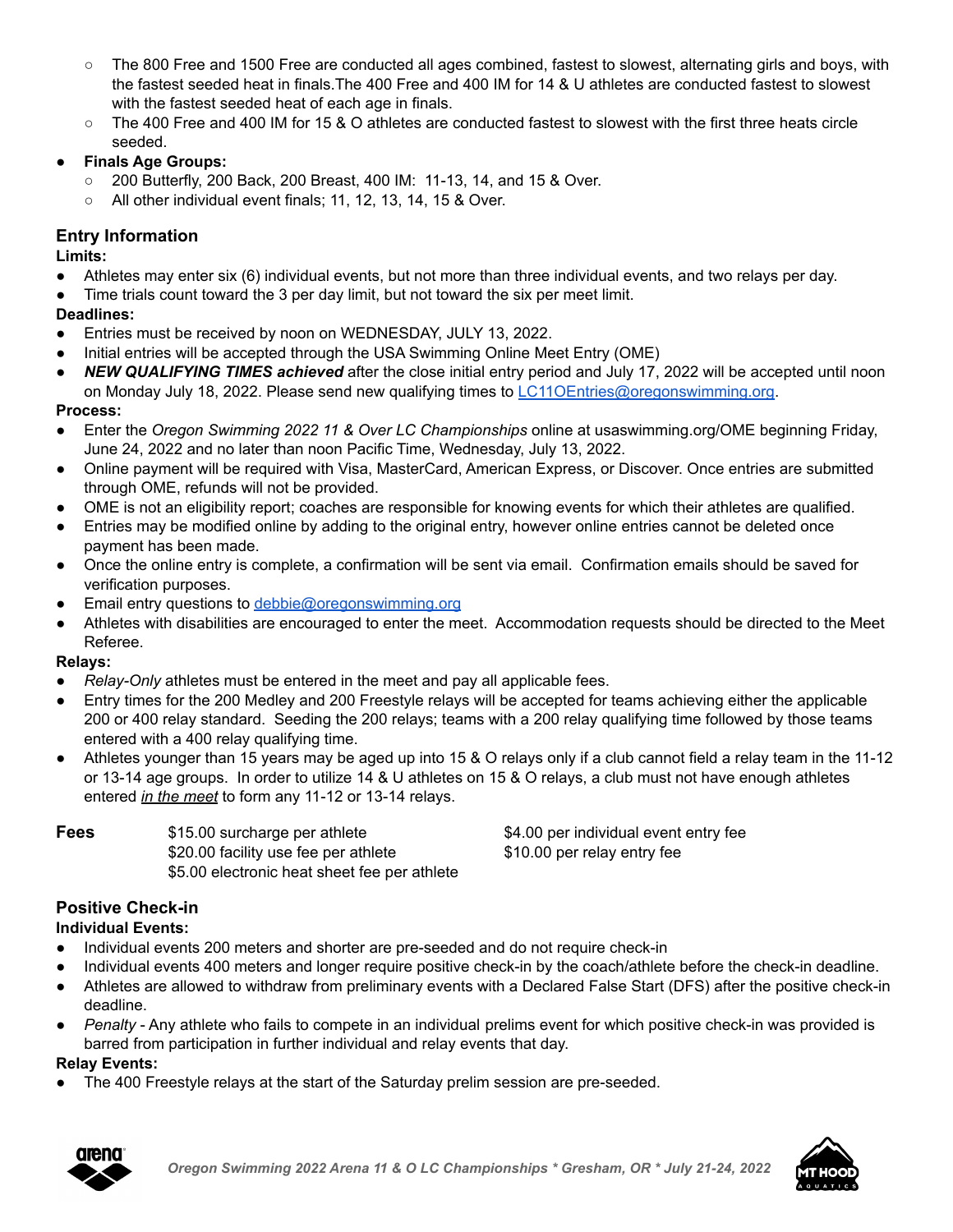- Positive check-in is required for all other relays. If relays do not check in for deck seeded events, they will be scratched and NOT permitted to compete in the event.
- Coaches will be provided with a relay check-in report to make additions or changes to athlete names prior to seeding.
- Post seeding relay name changes must be notated on the lane timer sheet, before commencement of the heat.

| <b>DAY/SESSION</b>        | <b>EVENT</b>       | <b>ACTION REQUIRED</b>                 | <b>DEADLINE</b>                                          |
|---------------------------|--------------------|----------------------------------------|----------------------------------------------------------|
| Thursday prelims & finals | 800 Free           | Positive check-in                      | 7:45 am Thursday                                         |
| Thursday prelims          | 400 Medley Relay   | Positive check-in<br>Relay names/order | 7:45 am Thursday                                         |
| Thursday finals           | 800 Free Relay     | Positive check-in<br>Relay names/order | 15 min after the start of<br>Thursday finals warm-ups    |
| Friday prelims & finals   | 400 Free<br>400 IM | Positive check-in                      | 7:45 am Friday                                           |
| Friday finals             | 200 Medley Relay   | Positive check-in<br>Relay names/order | 15 min after the start of<br>Friday finals warm-ups      |
| Saturday prelims          | 400 Free Relay     | Relay names/order                      | 7:45 am Saturday                                         |
| Saturday prelims & finals | 400 Free<br>400 IM | Positive check-in                      | 7:45 am Saturday                                         |
| Saturday finals           | 200 Free Relay     | Positive check-in<br>Relay names/order | 15 min after the start of<br>Saturday finals warm-ups    |
| Sunday prelims            | 400 Medley Relay   | Positive check-in<br>Relay names/order | 1 hour after the start of Saturday<br>finals competition |
| Sunday prelims & finals   | <b>1500 Free</b>   | Positive check-in                      | 1 hour after the start of Saturday<br>finals competition |

## **Finals Qualifiers**

**Scratch Procedure**

- Any athlete qualifying for a B or A final can scratch or declare their intent to scratch, within 30 minutes of the qualifiers announcement.
	- Athletes who have declared an intent to scratch have 30 minutes after the announcement of qualifiers for their last individual preliminary event, to codify the scratch with admin.
	- Athletes who do not scratch will be seeded into finals.
- *Penalty* Any athlete who fails to compete in a final event for which they have been seeded, is barred from participation for the remainder of the meet. For finals events on Sunday, the athlete's club will also be subject to a \$100 fine payable to OSI.

## **Time Trials**

Sanction #:22-068

Referee: TBA

- Fee per entry: \$10.00
- Time permitting, time trials will be conducted between prelims and finals. Entries will be accepted in the morning of that day's time trials.
- Time trials count toward the 3 per day individual event entry limit, but not toward the six events per meet limit.
- The time trial order of events is 1) that day's events, 2) followed by subsequent day's events, 3) returning to previous day's events.
- Relay-only athletes Time trial limited to the day of their relay event.
- Athletes must provide their own timers.



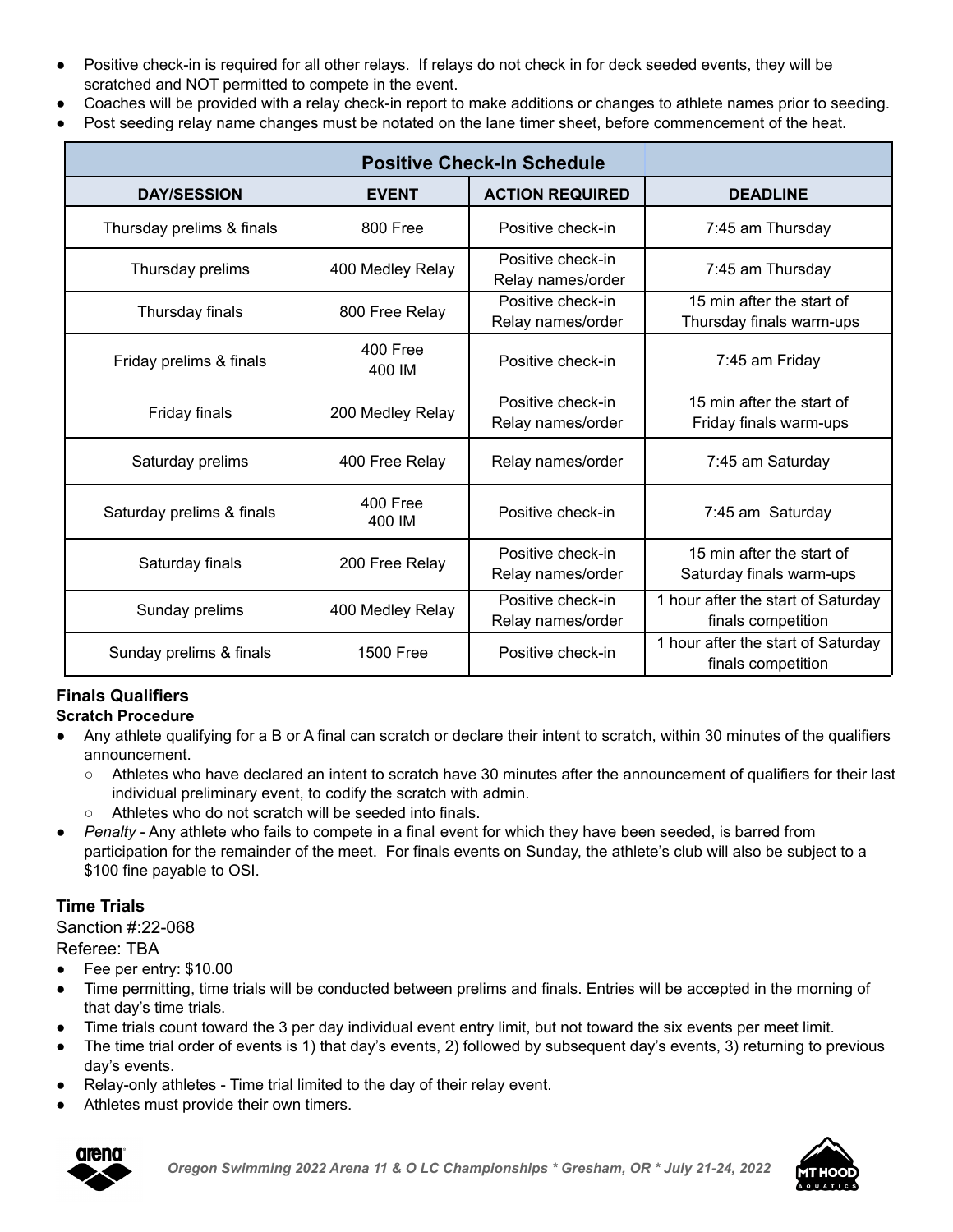Individual: 1st thru 8th medals Individual events: 9-7-6-5-4-3-2-1 Relay: 1st thru 3rd medals: 4th thru 8th ribbons Relay events: 18-14-12-10-8-6-4-2 Club: 1st thru 8th place Club: 1st thru 8th place Note: Any relay that does not achieve the High point: Top scoring athlete for each gender by age group qualifying standard during the meet will receive

## **Awards Scoring**

awards but will not score.

#### **Meet Results**

At the conclusion of the meet a Team Manager results file, and the results in pdf form, will be available at [www.oregonswimming.org,](http://www.oregonswimming.org) Competition - Meets & Results page.

#### **Timers**

Clubs will be assigned timing responsibilities. Athletes must provide their own timers for the morning session, 800 Free and 1500 Free. Time trial athletes must provide their own timers.

#### **Officials**

We always appreciate the help of certified officials. If you are attending this meet please complete the [Application](https://forms.gle/hw51uS3RpeNvE4WD8) to [Officiate](https://forms.gle/hw51uS3RpeNvE4WD8), this will notify the Meet Referee of your commitment.

This meet is designated as a National Qualifying Meet for Officials (OQM). Officials wishing to apply for N2/N3 evaluation are required to submit an application, preferably before the meet start. Early applications are given preference; please complete the [Application](https://forms.gle/hw51uS3RpeNvE4WD8) to Officiate indicating your request for evaluation/mentorship. For additional information contact Judi Creech, Oregon Officials Chair at *jjjcreech@comcast.net*.

#### **Hospitality**

Hospitality will be provided for officials and coaches. Water bottle filling stations are available.



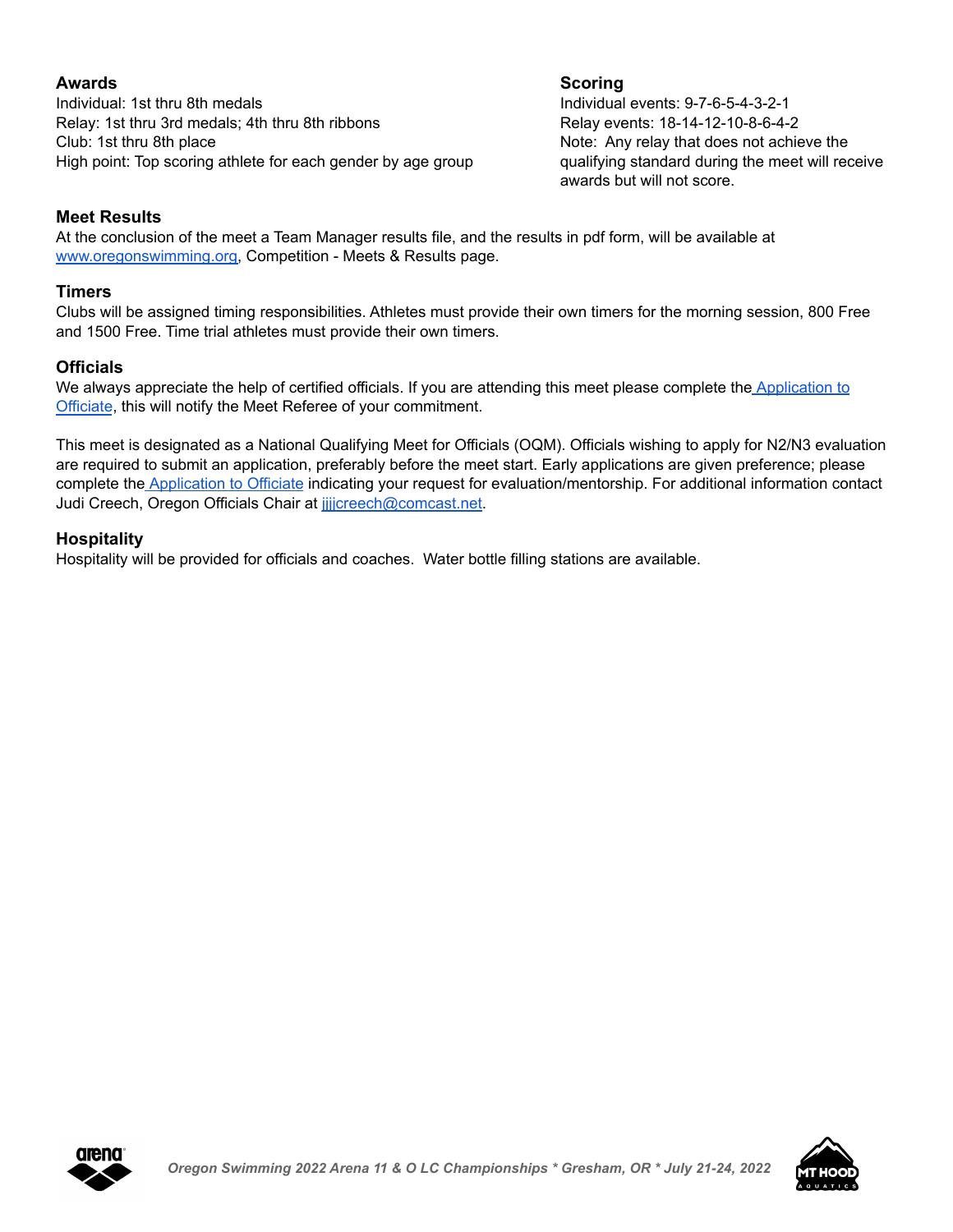# *ORDER OF EVENTS*

*Hyperlink to [Qualifying](https://www.teamunify.com/wzorlsc/UserFiles/Image/QuickUpload/2022-osi-11-over-champs-qual-times_041774.pdf) Times*

|                | Thursday - Session 1 - Prelims                  |
|----------------|-------------------------------------------------|
| 1              | Girls 11&O 200 IM<br>(11, 12, 13, 14, 150) 15&O |
| $\overline{2}$ | Boys 13&O 200 IM                                |
| 3              | Girls 11&O 50 Freestyle                         |
| 4              | Boys 13&O 50 Freestyle                          |
| 5              | Girls 11-12 50 Breaststroke                     |
| 6              | Girls 11&O 200 Breaststroke                     |
| 7              | Boys 13&O 100 Breaststroke                      |
| 8              | Girls 11-12 100 Backstroke                      |
| <b>BREAK</b>   | 10 Minutes                                      |
| 13             | Girls 11-12 400 Medley Relay <sup>w</sup>       |
| <b>BREAK</b>   | 10 Minutes                                      |
| 14             | Girls 11&O 800 Freestyle <sup>y</sup>           |
| 15             | Boys 11&O 800 Freestyle <sup>y</sup>            |
|                | <b>Thursday - Session 2 - Finals</b>            |
| 14             | Girls 11&O 800 Freestyle <sup>y</sup>           |
| 15             | Boys 11&O 800 Freestyle <sup>y</sup>            |
| 1              | Girls 11&O 200 IM                               |
| 2              | Boys 13&O 200 IM                                |
| 3              | Girls 11&O 50 Freestyle                         |
| 4              | Boys 13&O 50 Freestyle                          |
| 5              | Girls 11-12 50 Breaststroke                     |
| <b>BREAK</b>   | 5 Minutes                                       |
| 6              | Girls 11&O 200 Breaststroke                     |
| 7              | Boys 13&O 100 Breaststroke                      |
| 8              | Girls 11-12 100 Backstroke                      |
| <b>BREAK</b>   | 5 Minutes                                       |
| 9              | Girls 13-14 800 Freestyle Relay <sup>w</sup>    |
| 10             | Boys 13-14 800 Freestyle Relay <sup>w</sup>     |
| 11             | Girls 15 & O 800 Freestyle Relay <sup>w</sup>   |
| 12             | Boys 15 & O 800 Freestyle Relay <sup>w</sup>    |

w Timed final event.

x Timed final event for 14 & U. Top heat of each 11-14 age group will be swum at the beginning of finals, youngest to oldest. All others will be combined and swum in prelims, fastest to slowest by event.

y Timed final event. Top heat overall will be swum at the beginning of finals. All others will be combined and swum in prelims, fastest to slowest, alternating girls and boys.

|              | <b>Friday - Session 3 - Prelims</b>       |
|--------------|-------------------------------------------|
| 16           | Boys 11-12 200 IM                         |
| 17           | Girls 11-12 200 Freestyle                 |
| 18           | Boys 11&O 200 Backstroke                  |
| 19           | Girls 11&O 200 Backstroke                 |
| 20           | Boys 11&O 100 Butterfly                   |
| 21           | Girls 11&O 100 Butterfly                  |
| 22           | Boys 11-12 50 Freestyle                   |
| 23           | Girls 11-12 50 Backstroke                 |
| 24           | Boys 11-12 50 Backstroke                  |
| <b>BREAK</b> | 10 Minutes                                |
| 25           | Boys 15&O 400 Freestyle <sup>z</sup>      |
| 26           | Boys 11-14 400 Freestyle <sup>x</sup>     |
| 27           | Girls 15&O 400 IM <sup>2</sup>            |
| 28           | Girls 11-14 400 IM <sup>x</sup>           |
|              | <b>Friday - Session 4 - Finals</b>        |
| 25           | Boys 15&O 400 Freestyle <sup>z</sup>      |
| 26           | Boys 11-14 400 Freestyle <sup>x</sup>     |
| 27           | Girls 15&O 400 IM <sup>2</sup>            |
| 28           | Girls 11-14 400 IM <sup>x</sup>           |
| 16           | Boys 11-12 200 IM                         |
| 17           | Girls 11-12 200 Freestyle                 |
| 18           | Boys 11&O 200 Backstroke                  |
| 19           | Girls 11&O 200 Backstroke                 |
| 20           | Boys 11&O 100 Butterfly                   |
| 21           | Girls 11&O 100 Butterfly                  |
| 22           | Boys 11-12 50 Freestyle                   |
| 23           | Girls 11-12 50 Backstroke                 |
| 24           | Boys 11-12 50 Backstroke                  |
| <b>BREAK</b> | 5 Minutes                                 |
| 29           | Girls 11-12 200 Medley Relay              |
| 30           | Boys 11-12 200 Medley Relay               |
| 31           | Girls 13-14 200 Medley Relay <sup>w</sup> |
| 32           | Boys 13-14 200 Medley Relay <sup>w</sup>  |
| 33           | Girls 15&O 200 Medley Relay <sup>w</sup>  |
| 34           | Boys 15&O 200 Medley Relay <sup>w</sup>   |

z Prelims/finals event, 1 heat in finals. Prelims heats will be swum fastest to slowest with circle seeded heats first.